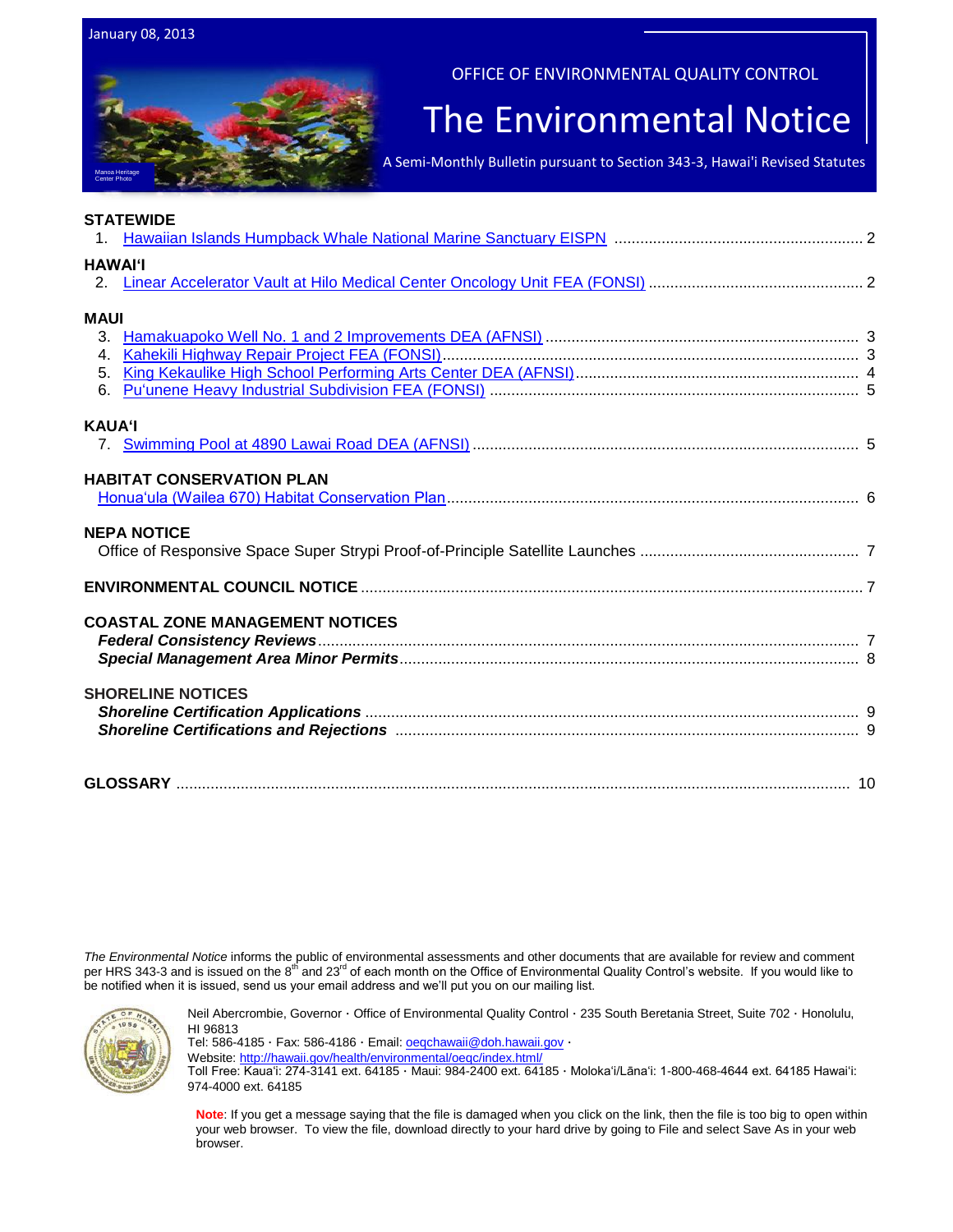# **STATEWIDE (HRS 343)**

## **1. Hawaiian [Islands Humpback Whale National Marine Sanctuary](http://oeqc.doh.hawaii.gov/Shared%20Documents/EA_and_EIS_Online_Library/Statewide/2010s/2013-01-08-EISPN-5B-Hawaiian-Islands-Humpback-Whale-National-Marine-Sanctuary.pdf) EISPN**

| Island:           | <b>Statewide</b>                            |  |
|-------------------|---------------------------------------------|--|
| Proposing         |                                             |  |
| Agency:           | Department of Land & Natural Resources,     |  |
|                   | 1151 Punchbowl St., Rm 330, Honolulu, HI    |  |
|                   | 96826. Contact: Elia Herman, 808-587-0106   |  |
| <b>Accepting</b>  |                                             |  |
| <b>Authority:</b> | Governor, State of Hawai'i, c/o OEQC        |  |
| <b>Status:</b>    | Statutory 30-day public review and comment  |  |
|                   | period starts, comments are due by February |  |
|                   | 22, 2013. Send comments to the              |  |
|                   | proposing/determination agency.             |  |



The State of Hawaiʻi co-manages the Hawaiian Islands Humpback Whale National Marine Sanctuary (sanctuary) under the authority of a Compact Agreement with NOAA. The Compact Agreement clarifies the State's continuing authority and jurisdiction over its State waters, submerged lands, and other resources within the sanctuary and establishes provisions with respect to NOAA's collaboration with the State of Hawaiʻi on sanctuary management issues. In 2010, NOAA's Office of National Marine Sanctuaries initiated a review of the sanctuary management plan to evaluate substantive progress toward implementing the goals for the sanctuary, and to make revisions to its management plan and regulations as necessary to fulfill the purposes and policies of the National Marine Sanctuaries Act and the Hawaiian Islands National Marine Sanctuary Act. The management plan review process occurs concurrently with a public process under the National Environmental Policy Act (NEPA). Since that time, the State of Hawaiʻi's Department of Land and Natural Resources has been added as a Joint Lead Agency to the proposed Environmental Impact Statement (EIS) under NEPA. This is a notice of intent to prepare an EIS concurrent with a revised management plan for the sanctuary under the state provisions of the Hawaiʻi Environmental Policy Act (HEPA). By issuing this notice, the State process under HEPA and the Federal process under NEPA will be aligned, and the EIS and concurrent revised management plan for the sanctuary will be put forth as a single document that meets the requirements of both Acts.

## **HAWAIʻI (HRS 343)**

## **2. [Linear Accelerator Vault at Hilo Medical Center Oncology Unit](http://oeqc.doh.hawaii.gov/Shared%20Documents/EA_and_EIS_Online_Library/Hawaii/2010s/2013-01-08-FEA-5B-Linear-Accelerator-Vault-Hilo-Medical-Center-Oncology-Unit.pdf) FEA (FONSI)**

| Island:                        | Hawai'i                                             |
|--------------------------------|-----------------------------------------------------|
| <b>District:</b>               | South Hilo                                          |
| TMK:                           | $(3rd)$ 2-3-031:003                                 |
| <b>Permits:</b>                | State Department of Health: UIC Permit (potential); |
|                                | County of Hawai'i, Department of Public Works:      |
|                                | Grubbing and Grading Permits, Building Division     |
|                                | Approval; County of Hawai'i, Planning Department    |
|                                | Plan Approval                                       |
| <b>Proposing/Determination</b> |                                                     |
| Agency:                        | Hilo Medical Center, 1190 Waianuenue Avenue, Hilo   |
|                                | HI 96720. Contact: Julie-Beth Ako, (808) 932-3108   |
| <b>Consultant:</b>             | Geometrician Associates, PO Box 396, Hilo HI 96721  |
|                                | Consultant: Ron Terry, (808) 969-7090               |
| Status:                        | Finding of No Significant Impact Determination      |



Hilo Medical Center (HMC), a State agency, seeks to construct a new building to house a Varian TrueBeam Linear Accelerator, which it would purchase and install in a specially built vault in order to improve radiation treatment for cancer at its Hawaiʻi Pacific Oncology Center. The center currently uses an older model Linear Accelerator within the existing two-story 1285 Waianuenue building, which is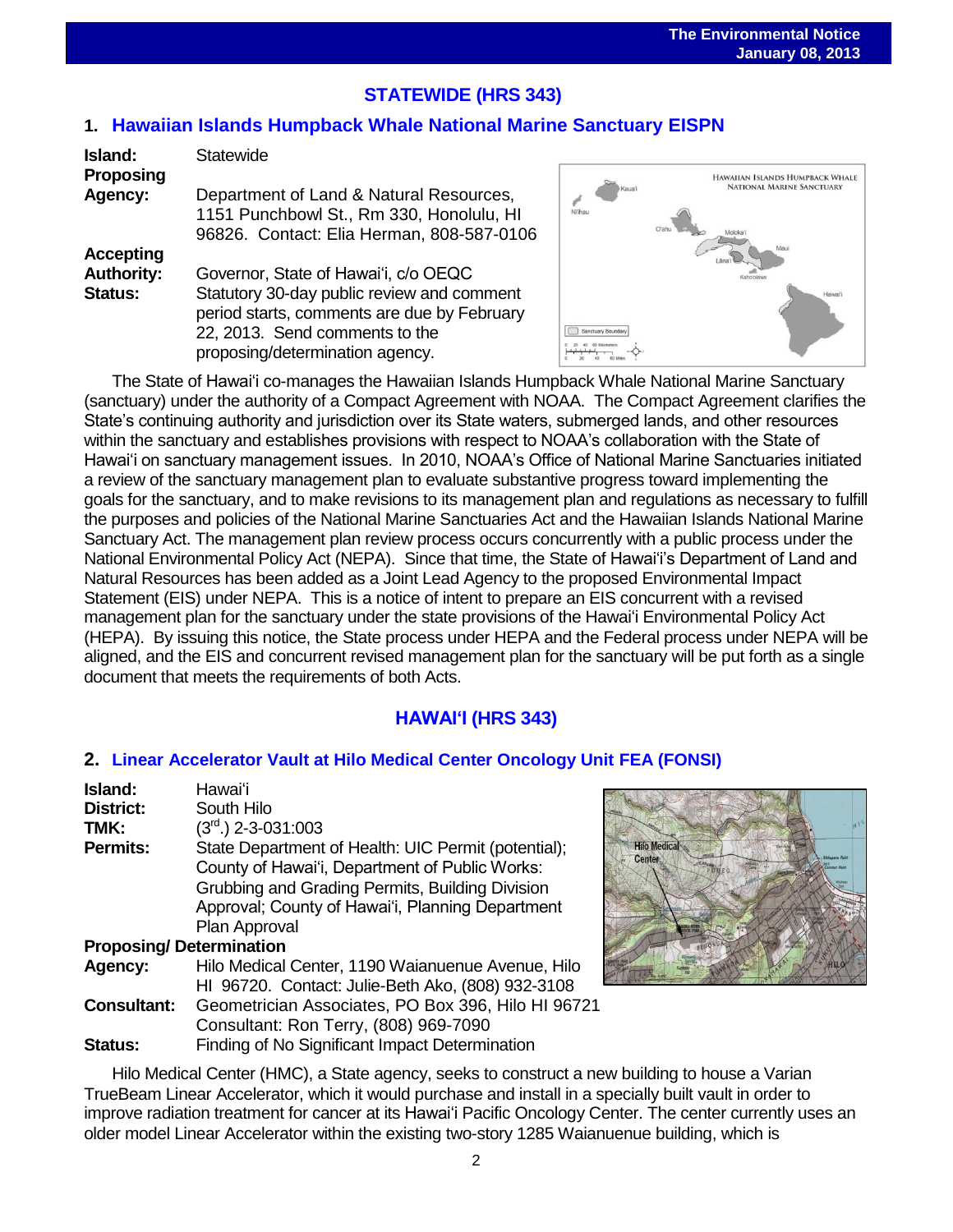immediately south of the subject property and also houses a Department of Veteran Affairs Clinic. The<br>immediately south of the subject property and also houses a Department of Veteran Affairs Clinic. The project site is a 10,001-square foot State property currently occupied by a 25-space, unpaved employee parking lot. It is directly across the emergency entrance to HMC.

The building to house the Linear Accelerator has not yet been designed but is expected to be one-story, with approximately 4,000 square feet of floor space accommodating the vault, control room, waiting area, changing room, and office/exam space. The appearance would match other facilities at the HMC campus. The final design will include walkways between the new building and the main Hawaiʻi Pacific Oncology Center facilities, as well as landscaping and limited parking if they can be accommodated on the small lot. The parking spaces displaced by the building would be compensated for by adjacent HMC parking.

If archaeological resources are encountered during land-altering activities associated with construction, work in the immediate area of the discovery will be halted and the State Historic Preservation Division will be contacted. Sensitive receptors to noise are present and the contractor will be required to consult with the Department of Health, and, if appropriate, obtain a permit per Title 11, Chapter 46, HAR (Community Noise Control) prior to construction, which may include various mitigation measures.

## **MAUI (HRS 343)**

## **3. [Hamakuapoko Well No. 1 and 2 Improvements](http://oeqc.doh.hawaii.gov/Shared%20Documents/EA_and_EIS_Online_Library/Maui/2010s/2013-01-08-DEA-5B-Hamakuapoko-Wells-Nos.-1-and-2-Improvements.pdf) DEA (AFNSI)**

| Island:                        | Maui                                                     |
|--------------------------------|----------------------------------------------------------|
| <b>District:</b>               | Makawao                                                  |
| TMK:                           | $(2)$ 2-5-004:039 (por.)                                 |
| <b>Permits:</b>                | Building and Grading Permits as applicable               |
| <b>Proposing/Determination</b> |                                                          |
| Agency:                        | County of Maui, Department of Water Supply,              |
|                                | Kalana O Maui Building, 5 <sup>th</sup> Floor, 200 South |
|                                | High Street, Wailuku, HI 96793                           |
|                                | Contact: Curtis Eaton (808) 270-7816                     |
| <b>Consultant:</b>             | Munekiyo & Hiraga, Inc., 305 High Street, Suite          |
|                                | 104, Wailuku, HI 96793.                                  |
|                                | Contact: Mark Alexander Roy, (808)244-2015               |
| Status:                        | Statutory 30-day public review and comment period        |
|                                |                                                          |



d starts, comments are due by February 22, 2013. Send comments to the proposing/determination agency and consultant.

The County of Maui, Department of Water Supply proposes to undertake various repair and maintenance improvements at the existing Hamakuapoko Well Nos. 1 and 2 in Hamakuapoko, Maui, Hawaiʻi. Hamakuapoko Well Nos. 1 and 2 were initially placed into operation as production wells in 2000. Due to concerns regarding the filtration of contaminants from agricultural uses, the wells were closed in October 2006. On October 13, 2011, the Maui County Council enacted Ordinance No. 3859, which allows the Hamakuapoko Well Nos. 1 and 2 to be reopened for agricultural use, use during declared drought events, and as backup to the Upcountry Water System (UCWS). During Council deliberations regarding the reopening of the wells, the State Department of Health confirmed that it stands by its 2000 approval of the Hamakuapoko Wells for drinking water use. Prior to the reopening of the wells, various repair and maintenance improvements at both well sites are necessary to address deferred maintenance of existing equipment so the wells can be placed into production and integrated with the UCWS. In addition to repair and maintenance actions, a new 150,000-gallon water tank is proposed adjacent to the Well No. 2 site.

## **4. [Kahekili Highway Repair Project](http://oeqc.doh.hawaii.gov/Shared%20Documents/EA_and_EIS_Online_Library/Maui/2010s/2013-01-08-FEA-5B-Kahekili-Highway-Repair-Project.pdf) FEA (FONSI)**

| Island:   | Maui                        |
|-----------|-----------------------------|
| District: | Wailuku Judicial District   |
| TMK:      | $(2)3 - 1 - 002:016$ (por.) |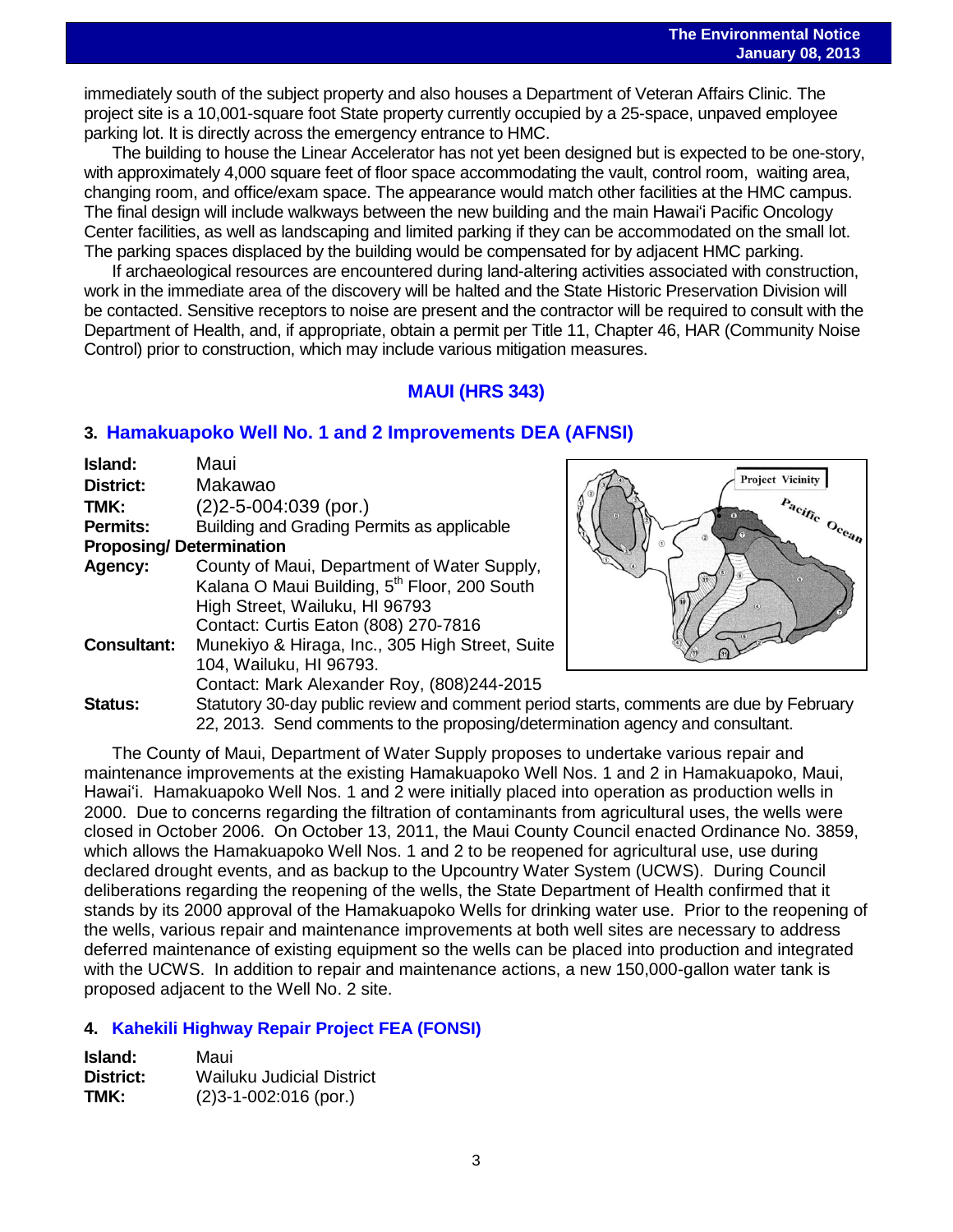**The Environmental Notice January 08, 2013** 

| <b>Permits:</b>                | Work to Perform on County Highway, Building Permit,         |  |
|--------------------------------|-------------------------------------------------------------|--|
|                                | Grading Permit, Community Noise Permit (as                  |  |
|                                | applicable), and NPDES Permit (as applicable)               |  |
| <b>Proposing/Determination</b> |                                                             |  |
| Agency:                        | County of Maui, Department of Public Works, 200             |  |
|                                | South High Street, 4 <sup>th</sup> Floor, Wailuku, Maui, HI |  |
|                                | 96793. Contact: Annette Matsuda, (808)270-7845              |  |
| <b>Consultant:</b>             | Munekiyo & Hiraga, Inc., 305 High Street, Suite 104,        |  |
|                                | Wailuku, HI 96793. Contact: Mark Alexander Roy,             |  |
|                                | (808) 244-2015                                              |  |
| <b>Status:</b>                 | Finding of No Significant Impact Determination              |  |



The County of Maui, Department of Public Works proposes to conduct roadway repairs to a 1,150 foot section of Kahekili Highway between Mile Markers 15 and 16 in Kahakuloa, Maui, Hawaiʻi. Kahekili Highway runs along Maui's northwest coast, providing access from the Wailuku-Waihee area to West Maui. The proposed project consists of recompacting and repaving eroded asphalt concrete along pavement areas, constructing a slope tie-back system along the makai areas of the roadway where the pavement is showing visible signs of cracking, paving turnout areas, and asphalt resurfacing of the entire roadway segment area. The proposed repair work will be confined within the existing 50-foot right-of-way of Kahekili Highway and will improve the structure and stability of this section of the roadway. The section of Kahekili Highway between Mile Markers 15 and 16 is in need of immediate repairs to maintain the roadway for public access between Kahakuloa and Kapalua in West Maui. Sections of the road have been worn down due to repeated use, with numerous cracks and fissures visible within the asphalt.

### **5. [King Kekaulike High School Performing Arts Center](http://oeqc.doh.hawaii.gov/Shared%20Documents/EA_and_EIS_Online_Library/Maui/2010s/2013-01-08-DEA-5B-King-Kekaulike-High-School-Performing-Arts-Center.pdf) DEA (AFNSI)**

| Island:                        | Maui                                                     |  |
|--------------------------------|----------------------------------------------------------|--|
| <b>District:</b>               | Pukalani                                                 |  |
| TMK:                           | $(2)$ 2-03-007; 032                                      |  |
| <b>Permits:</b>                | National Pollutant Discharge Elimination System          |  |
|                                | (NPDES), Community Noise Permit, Grading, Building,      |  |
|                                | Electrical, and Plumbing Permits                         |  |
| <b>Proposing/Determination</b> |                                                          |  |
| Agency:                        | Department of Education, Facilities Development          |  |
|                                | Branch, 1151 Punchbowl Street, Rm. 431, Honolulu, HI     |  |
|                                | 96813. Contact: Ryan Yamamoto (808) 586-0966             |  |
| <b>Consultant:</b>             | Leo A Daly, 1357 Kapi'olani Blvd., Suite 1230,           |  |
|                                | Honolulu, HI 96814.                                      |  |
|                                | Contact: Nicholas Deeley, (808) 521-8889                 |  |
| Status:                        | Statutory 30-day public review and comment period starts |  |
|                                |                                                          |  |



s, comments are due by February 22, 2013. Send comments to the proposing/determination agency and consultant.

The proposed project is located on the campus of King Kekaulike High School (TMK: (2) 2-03- 007:032) in Pukalani, Maui, Hawaiʻi. The proposed project is a new Performing Arts Center for King Kekaulike High School (KKHS). The Performing Arts Center is designed to be constructed in two phases. Phase 1 of the project includes a 400-seat performance facility with a lobby, house, stage, and back-of house support functions totaling 22,123 SF. The future Phase 2 (12,288 SF) is planned for a black box (free form performance space), instructional functions and administrative offices.

The master plan for King Kekaulike High School included a learning center for the visual and performing arts. The high school offers its students three major curriculum pathways, i.e., arts and communication, health and human services, business and industrial education. Students are placed within their pathway of interest and the historically largest and most popular pathway is arts and communication. The creation of these facilities is an investment in the future of visual and performing arts and the development of its students. The Proposed Performing Arts Center is intended as an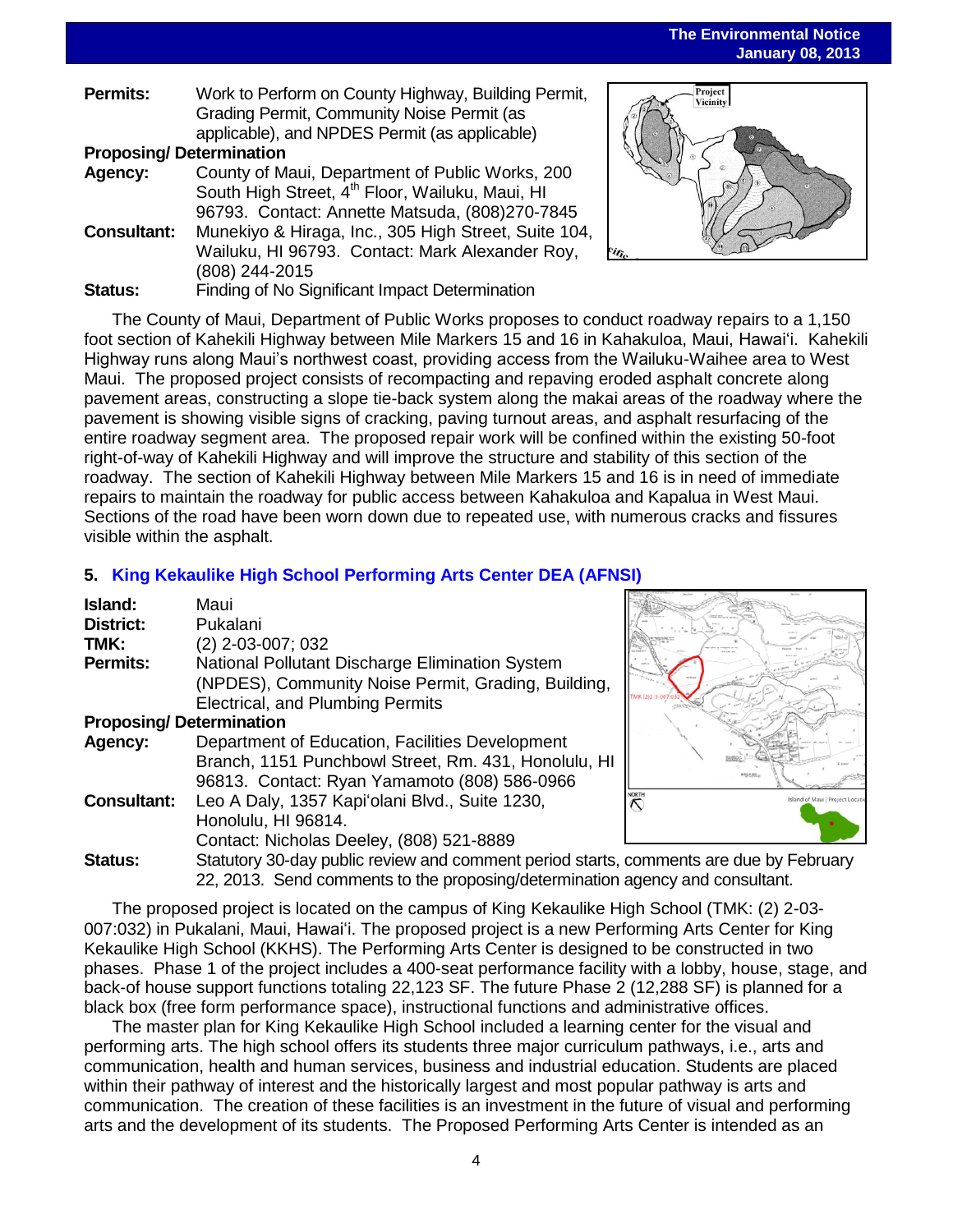inward-looking venue to showcase student performances to faculty, staff, parents and friends, and to the surrounding community.

## **6. [Puʻunene Heavy Industrial Subdivision](http://oeqc.doh.hawaii.gov/Shared%20Documents/EA_and_EIS_Online_Library/Maui/2010s/2013-01-08-FEA-5C-Puunene-Heavy-Industrial-Subdivision.pdf) FEA (FONSI)**

| Island:<br><b>District:</b><br>TMK: | <b>Monay</b> en<br>Maui<br>Wailuku<br>$(2)$ 3-8-008: 019                                                                                                                                                                                                                                                                                                                                                                                                                                   |
|-------------------------------------|--------------------------------------------------------------------------------------------------------------------------------------------------------------------------------------------------------------------------------------------------------------------------------------------------------------------------------------------------------------------------------------------------------------------------------------------------------------------------------------------|
| <b>Permits:</b>                     | <b>Proposed Urban</b><br>Growth Roundary<br><b>Er Maxi Island Po</b> r<br>District Boundary Amendment; Community Plan<br><b>GEO</b><br>Amendment; Change in Zoning; Work to Perform<br>Subject Parcel<br>in the State Highway Right-of-Way; Well Drilling<br>and Pump Installation Permits; Public Water<br><b>Mitalitis Bay</b><br>System Approval; Wastewater System Approval;<br>NPDES; Grubbing and Grading Permits,<br><b>Construction Plans Approval; Final Subdivision Approval</b> |
| <b>Applicant:</b>                   | CMBY 2011 Investment, LLC, P.O. Box 220, Kihei, HI 96753<br>Contact: Blanca Lafolette (808) 874-5263                                                                                                                                                                                                                                                                                                                                                                                       |
| <b>Approving</b>                    |                                                                                                                                                                                                                                                                                                                                                                                                                                                                                            |
| Agency:                             | Maui Planning Commission, c/o Maui Planning Department, 250 S. High Street<br>Wailuku, HI 96793. Contact: Kurt Wollenhaupt, (808) 270-8205                                                                                                                                                                                                                                                                                                                                                 |
| <b>Consultant:</b>                  | Chris Hart & Partners, 115 N. Market Street, Wailuku, HI 96793                                                                                                                                                                                                                                                                                                                                                                                                                             |
|                                     | Contact: Glenn Tadaki, (808) 242-1956                                                                                                                                                                                                                                                                                                                                                                                                                                                      |
| Status:                             | Finding of No Significant Impact Determination                                                                                                                                                                                                                                                                                                                                                                                                                                             |

The proposed action will involve the subdivision of the subject parcel's 86 acres to create a heavy industrial subdivision. Preliminarily, 66 acres would be set aside for up to 28 developable lots, while nine acres have been designated for drainage retention basins and 11 acres for internal roadways. The proposed subdivision is pending "*M-3, Restricted Industrial District*" zoning which encompasses industrial uses that are generally considered obnoxious or offensive because of odor, dust, smoke, gas, noise, vibration, and the like, and are not allowed in any other zoning district. The subdivision's water, wastewater, drainage, and roadway systems will be privately owned and maintained, as well as all common area landscaping and irrigation. Subdivision lot owners will be responsible for all improvements on and to their lots. Access from Mokulele Highway to the subject parcel will be furnished by existing and proposed access easements.

#### **KAUAʻI (HRS 343)**

LAWAI BEACH ROAD

#### **7. [Swimming Pool at 4890 Lawai Road](http://oeqc.doh.hawaii.gov/Shared%20Documents/EA_and_EIS_Online_Library/Kauai/2010s/2013-01-08-DEA-5C-Swimming-Pool-at-4890-Lawai-Road.pdf) DEA (AFNSI)**

| Island:<br>District:<br>TMK:<br>Permits:<br><b>Applicant:</b> | Kauaʻi<br>Koloa<br>(4th) 2-6-12-01<br>Shoreline Setback Variance, Class IV Zoning<br>Permit, Special Management Area Use Permit<br>(minor), Building Permit<br>David G. Jorgensen and M. Annette Thatcher | PROPOSAL<br><b>LOT PLAN</b><br>LOT D |
|---------------------------------------------------------------|-----------------------------------------------------------------------------------------------------------------------------------------------------------------------------------------------------------|--------------------------------------|
|                                                               | Jorgensen, Co-Trustees of the David and Annette                                                                                                                                                           |                                      |
|                                                               | Jorgensen Revocable Trust, 20 Zapata Way,<br>Portola Valley, CA 94028. Contact: Walton D. Y. Hong, (808) 245-4757                                                                                         |                                      |
|                                                               |                                                                                                                                                                                                           |                                      |
| <b>Approving</b>                                              |                                                                                                                                                                                                           |                                      |
| Agency:                                                       | Planning Commission of the County of Kaua'i, 4444 Rice Street, Suite A-473                                                                                                                                |                                      |
|                                                               | Lihue, HI 96766                                                                                                                                                                                           |                                      |
| <b>Consultant:</b>                                            | Walton D. Y. Hong, 3135-A Akahi Street, Lihue, HI 96766. (808) 245-4757                                                                                                                                   |                                      |
| <b>Status:</b>                                                | Statutory 30-day public review and comment period starts, comments are due by February<br>22, 2013. Send comments to the applicant, approving agency and consultant.                                      |                                      |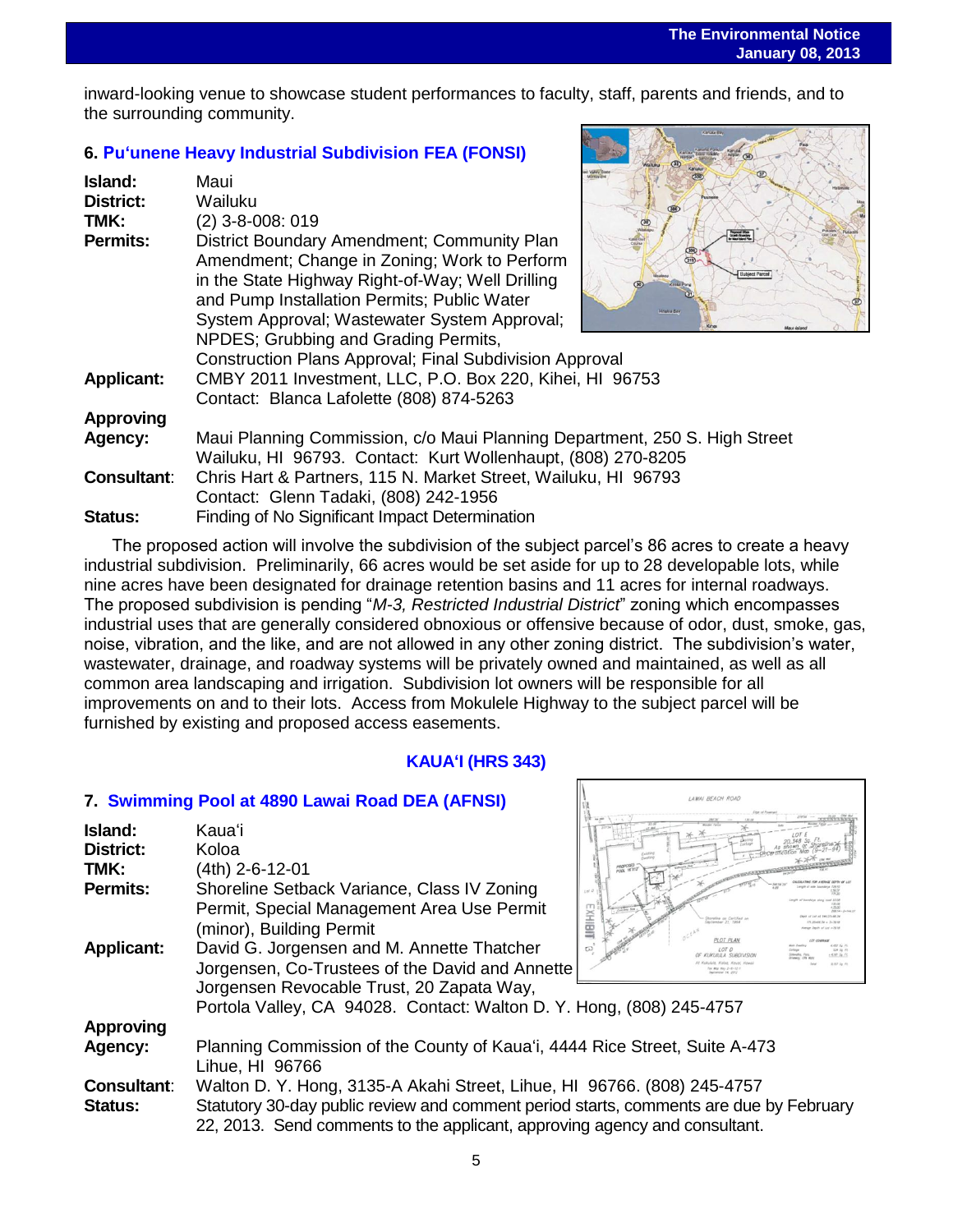The Applicants propose to construct a 12' by 16' swimming pool within the existing patio of a single family residence at 4890 Lawai Road, Koloa, Kauaʻi, Hawaiʻi. The existing residence and patio were built under the previously permitted 20' shoreline setback. Under Kauaʻi's current standards, the shoreline setback has increased to 40', resulting in portions of the residence and most of the patio being within the 40' shoreline setback area. Approximately half of the proposed pool will be within the 40' shoreline setback area, but not closer than 30' from the shoreline.

As the pool will be built within the existing patio, no additional encroachment into the shoreline setback area will result. The in-the-ground pool will not result in any adverse environmental impacts to the property and fronting shoreline due to its limited scope and location.

#### **HABITAT CONSERVATION PLAN**

#### **[Honuaʻula \(Wailea 670\) Habitat Conservation Plan](http://oeqc.doh.hawaii.gov/Shared%20Documents/EA_and_EIS_Online_Library/OTHER%20CHAPTER%20343%20NOTICES/2013-01-08-Honuaula-Wailea-670-Habitat-Conservation-Plan.pdf)**

| Island:            | Maui                                                                                                                                                                              |  |
|--------------------|-----------------------------------------------------------------------------------------------------------------------------------------------------------------------------------|--|
| <b>District:</b>   | Makawao                                                                                                                                                                           |  |
| TMK:               | 2-1-08:056, 2-1-08:071                                                                                                                                                            |  |
| <b>Permits:</b>    | State Incidental Take License and Federal Incidental Take<br>Permit                                                                                                               |  |
| <b>Applicant:</b>  | Honua'ula Partners, LLC, P.O. Box 220, Kihei, HI 96753.<br>Contact: Charlie Jencks, (808) 879-5205                                                                                |  |
| <b>Approving</b>   |                                                                                                                                                                                   |  |
| Agency:            | DLNR, Division of Forestry and Wildlife, 1151 Punchbowl<br>Street, Room 325, Honolulu, HI 96815.<br>Contact: Lasha-Lynn Slabosa, (808) 587-4148 or<br>Lasha.H.Salbosa@Hawai'i.gov |  |
| <b>Consultant:</b> | SWCA Environmental Consultants, 1001 Bishop Street, Suite 2800, Honolulu, HI 96813<br>Contact: Jaap Eijzenga, (808) 548-7922 or jeijzenga@swa.com                                 |  |
| <b>Status:</b>     | Multi-species draft habitat conservation plan 60-day public comment period starts,<br>comments are due by March 8, 2013. Send comments to the Approving Agency.                   |  |

The Department of Land and Natural Resources (DLNR), Division of Forestry and Wildlife (DOFAW) is the in receipt of a draft Habitat Conservation Plan (HCP) for Honuaʻula Partners LLC. Pursuant to Hawaiʻi Revised Statutes Chapter 195D, Honuaʻula Partners LLC is requesting an incidental take license (ITL) from the DLNR for the take, harassment or harm to endangered or threatened species, specifically the Blackburn's sphinx moth (Manduca blackburni) and Nēnē (Branta sandwichensis). Honua'ula Partner, LLC proposes to construct a master-planned community, including residential units, commercial spaces, and an 18-hole homeowner's golf course to provide housing and other opportunities in the district. Activities will occur on the proposed Property over the life of the project that have potential to result in the incidental take of Blackburn's sphinx moth habitat. Post- construction activities associated with the proposed 18-hole golf course could attract a second endangered species. Nene (*Branta sandwichensis*), resulting in the potential for incidental take of this species. In addition, implementation of avoidance and minimization measures is expected to avoid any negative impacts on five additional endangered species: Hawaiian stilt (*Himantopus mexicanus knudseni*), Hawaiian duck (*Anas wyvilliana*), Hawaiian coot (*Fulica alai*), Hawaiian petrel (*Pterodroma sandwichensis*), Hawaiian Hoary bat (*Lasiurus cinereus semotus*), one threatened species: Newell's shearwater (*Puffinus auricularis newelli*), and one species that is proposed for listing as endangered, ʻĀwikiwiki (*Canavalia pubescens*) that are either present at the project site, or could be attracted to the site during or after construction.

The public is encouraged to comment on: The adequacy of the draft HCP to minimize, mitigate, and monitor the proposed incidental take of the Covered Species; adequacy of the funding being provided to implement the proposed mitigation program; adequacy of the adaptive management program; and certainty that mitigation will occur. We are seeking public input on the adequacy of the HCP relative to the license issuance criteria found in HRS §195D-4 and §195D-21. For further information contact: Lasha Salbosa, Conservation Initiatives Coordinator, DLNR DOFAW tel. (808) 587-4148 or Lasha.H.Salbosa@Hawaiʻi.gov.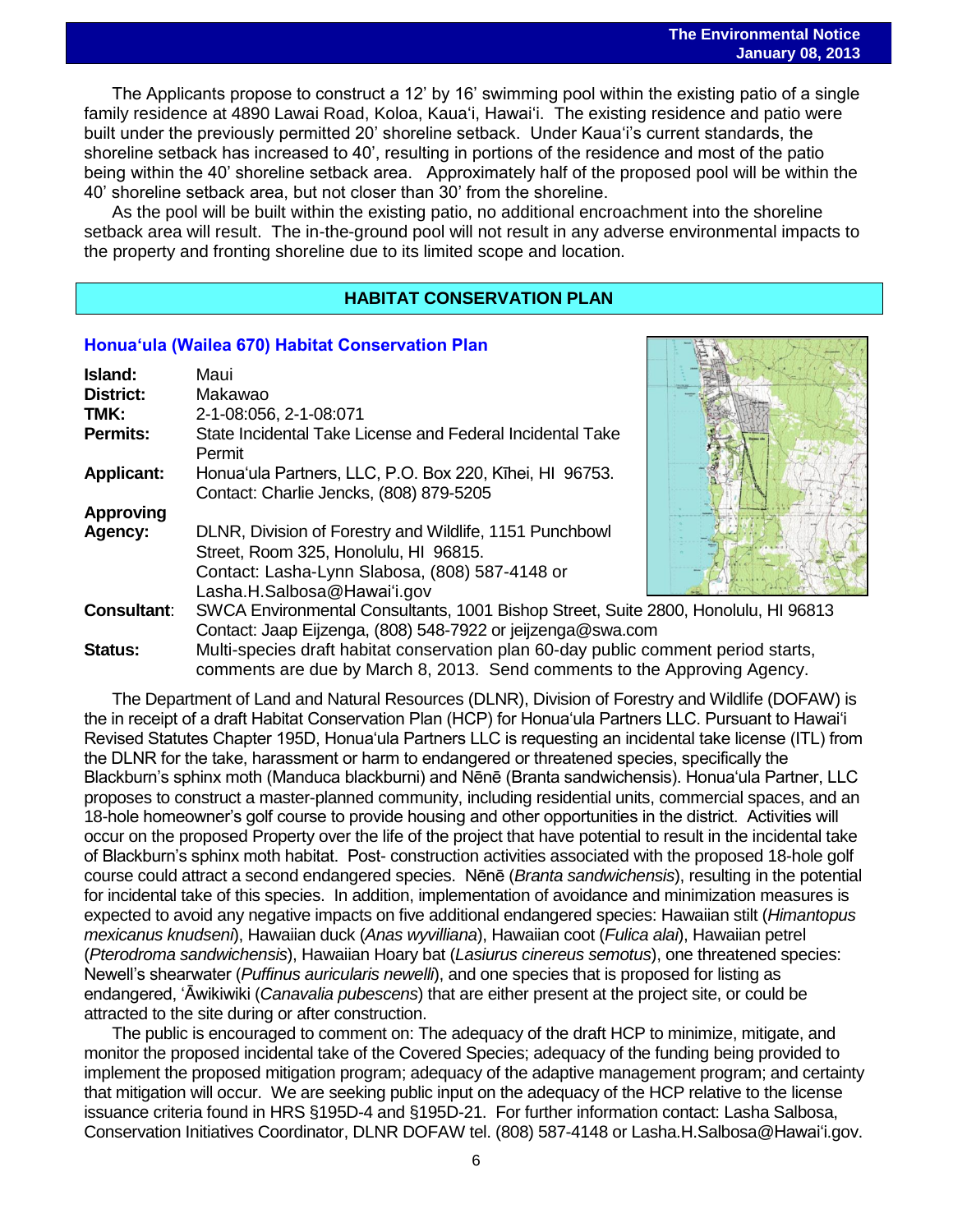## **NEPA NOTICE**

## **Office of Responsive Space Super Strypi Proof-of-Principle Satellite Launches**

| Island:<br><b>Proposing</b> | Kaua'i                                                                 |
|-----------------------------|------------------------------------------------------------------------|
| Agency:                     | U.S. Department of Defense Operationally Responsive Space (ORS) office |
|                             | <b>Consultant:</b> KAYA Associates Inc., Huntsville AL                 |
| <b>Status:</b>              | Final EA and Signed Final FONSI notice Completed                       |

The U.S. Department of Defense Operationally Responsive Space (ORS) office, in partnership with the University of Hawaiʻi's Hawaiʻi Space Flight Laboratory (HSFL), has completed an Environmental Assessment (EA) for launching two proof-of-principle rocket vehicles from the Pacific Missile Range Facility (PMRF) on Kauai, Hawaiʻi.

Public comments on the EA and Draft Finding of No Significant Impact (FONSI) were accepted through 20 November 2012. No comments were received that required revision to the EA. The Final EA is available at [http://www.govsupport.us/orsssea.](http://www.govsupport.us/orsssea)

Based on the analysis, ORS has determined that proposed activities are not expected to result in significant impacts to the environment, and an Environmental Impact Statement is not required. The signed FONSI is available at<http://www.govsupport.us/orsssea> and at the following locations:

- Waimea Public Library, 9750 Kaumualii Highway, Waimea, HI 96796
- Hawai'i State Library, Hawai'i & Pacific Section Document Unit, 478 South King Street, Honolulu, HI 96813-2901
- Lihue Public Library, 4344 Hardy Street, Lihue, Kauaʻi, HI 96766

Questions regarding these documents or requests for additional copies should be addressed to: Mr. Adel Hashad, at SMC/ENCE, 483 North Aviation Boulevard, El Segundo, CA 90245-2808, or by calling (310) 653-1217, or by email at [adel.hashad@us.af.mil.](mailto:adel.hashad@us.af.mil)

## **ENVIRONMENTAL COUNCIL NOTICE**

The Environmental Council has a tentative meeting scheduled for Thursday January, 17 2013. Please go to the Stat[e Calendar](http://calendar.ehawaii.gov/calendar/html/event) website six days prior to the meeting date to review the agenda. For more information, contact the Council at oegchawaii@doh.hawaii.gov or call 586-4185

## **COASTAL ZONE MANAGEMENT NOTICES**

## **Federal Consistency Reviews**

The Hawaiʻi Coastal Zone Management (CZM) Program has received the following federal actions to review for consistency with the CZM objectives and policies in Chapter 205A, Hawaiʻi Revised Statutes. This public notice is being provided in accordance with section 306(d) (14) of the National Coastal Zone Management Act of 1972, as amended. For general information about CZM federal consistency please call John Nakagawa with the Hawaiʻi CZM Program at 587-2878. For neighboring islands use the following toll free numbers: Lanai & Molokai: 468- 4644 x72878, Kauaʻi: 274-3141 x72878, Maui: 984-2400 x72878 or Hawaiʻi: 974-4000 x72878. For specific information or questions about an action listed below please contact the CZM staff person identified for each action. Federally mandated deadlines require that comments be received by the date specified for each CZM consistency review. Comments may be submitted by mail, electronic mail or fax, as indicated below.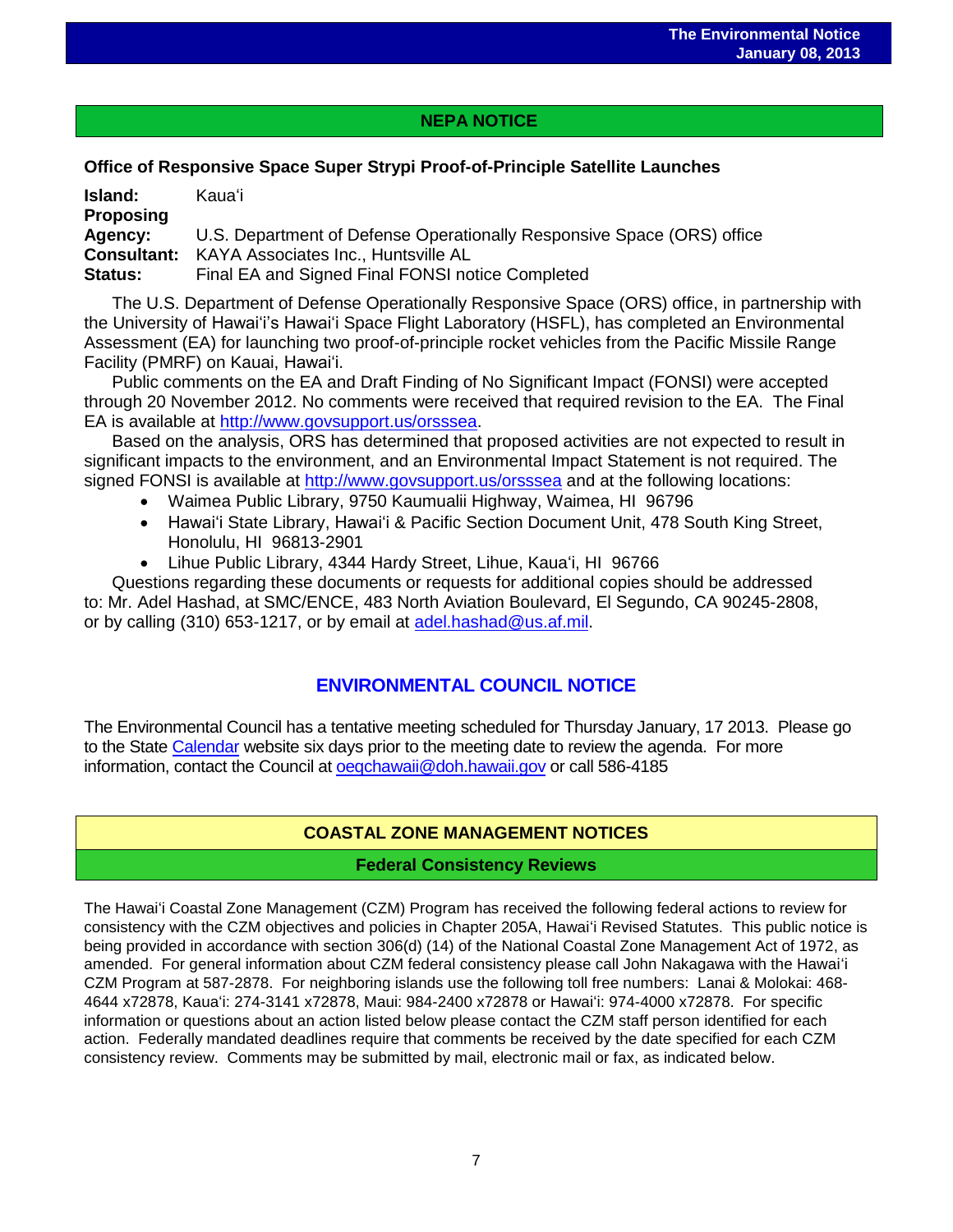*Mail*: Office of Planning Department of Business, Economic Development and Tourism P.O. Box 2359 Honolulu, Hawaiʻi 96804 *Email*: [jnakagaw@dbedt.Hawaiʻi.gov](mailto:jnakagaw@dbedt.hawaii.gov) *Fax*: (808) 587-2899

#### **Keahole Point Fish Farm Additional Net Pen, Kona, Hawaiʻi**

| <b>Applicant:</b>       | <b>Keahole Point Fish LLC</b>                                                           |
|-------------------------|-----------------------------------------------------------------------------------------|
| Contact:                | Lance Hubbert, (808) 345-0769                                                           |
| <b>Federal Action:</b>  | <b>Federal Permit</b>                                                                   |
| <b>Federal Agency:</b>  | U.S. Army Corps of Engineers                                                            |
| Location:               | Offshore Keahole Point                                                                  |
| TMK:                    | $(3)$ 7-3-43                                                                            |
| <b>CZM Contact:</b>     | John Nakagawa, 587-2878, jnakagaw@dbedt.Hawai'i.gov                                     |
| <b>Proposed Action:</b> | Install an additional single net pen at the existing Keahole Point Fish open ocean fish |
|                         | farm. The net pen has a capacity of 7,000 cubic meters, and would be submerged below    |
|                         | the ocean surface using existing anchors. The new pen will be installed within the      |
|                         | boundaries of the existing State of Hawai'i submerged lands lease and would increase    |
|                         | the number of pens from four to five, which is within the maximum allowable under the   |
|                         | lease.                                                                                  |
| <b>Comments Due:</b>    | January 22, 2013                                                                        |

#### **Special Management Area (SMA) Minor Permits**

The SMA Minor permits below have been approved (HRS 205A-30). For more information, contact the county/state Planning Department. Honolulu (768-8014); Hawaiʻi (East Hi, 961-8288; West Hi, 323-4770); Kauaʻi (241-4050); Maui (270-7735); Kakaʻako or Kalaeloa Community Development District (587-2841).

| Location (TMK)                                                              | <b>Description (File No.)</b>                                                                                                                                                                                | <b>Applicant/Agent</b>                      |
|-----------------------------------------------------------------------------|--------------------------------------------------------------------------------------------------------------------------------------------------------------------------------------------------------------|---------------------------------------------|
| Hawai'i: North Kona (7-7-024: 007)                                          | Construct an Open Pavilion and Landscaping<br>Improvements (SMM 12-250)                                                                                                                                      | Teaderman Business Park LLC                 |
| Hawai'i: Puna (1-4-010: 014, 023, 024, 025,<br>026, 027 and portion of 061) | Safety Improvements to Alapaki Lane (SMM 12-<br>251)                                                                                                                                                         | Kapoho Beach Association                    |
| Hawai'i: South Hilo (2-6-006: 027)                                          | Approval of As-Built Remodel of Existing Single<br>Family Dwelling Including an As-Built Ohana<br>Dwelling Unit and Proposed Installation of<br>Photovoltaic System and Related Improvements<br>(SMM 12-252) | Laurie Connable                             |
| Maui: Wailea (2-1-023: 005)                                                 | Apartment Alteration and Addition (SM2 20120150)                                                                                                                                                             | Satish K. Gholkar                           |
| Maui: Wailea (2-1-023: 004)                                                 | Apartment 2501 Alteration (SM2 20120151)                                                                                                                                                                     | Martin Vance Cooper                         |
| Maui: Kihei (3-9-002: 028)                                                  | Temporary Stages and Tents (SM2 20120153)                                                                                                                                                                    | Evelyn K Long                               |
| O'ahu: Kailua (4-3-020: 001)                                                | Fence Gate (2012/SMA-49)                                                                                                                                                                                     | Kaiholu Place Community<br>Association/Lyon |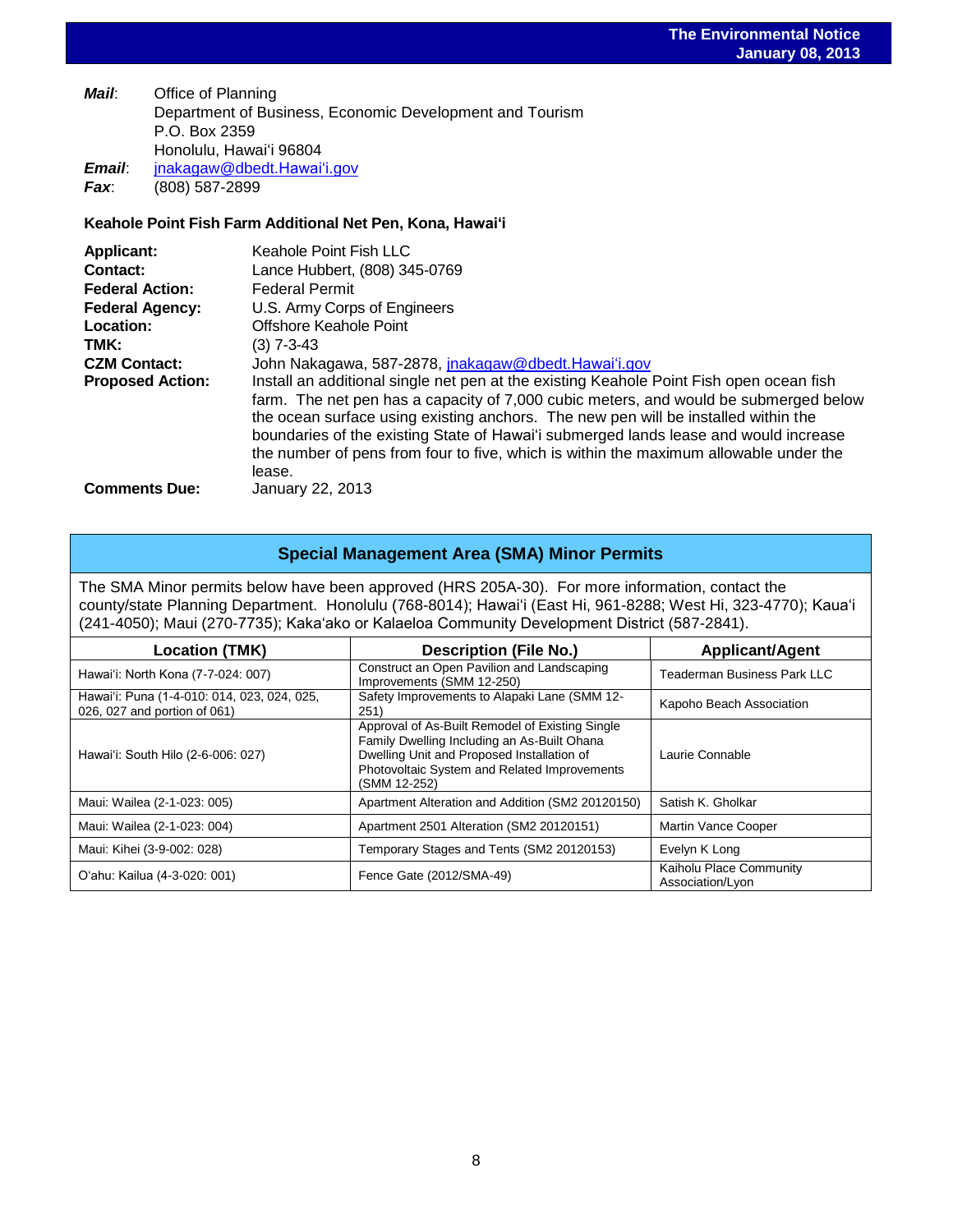## i<br>I **SHORELINE NOTICES**

## **Shoreline Certification Applications**

The shoreline certification applications above are available for review at the DLNR Offices on Kauaʻi, Hawaiʻi, Maui, and Honolulu, 1151 Punchbowl Street, Room 220 (HRS 205A-42 and HAR 13-222-12). All comments shall be submitted in writing to the State Land Surveyor, 1151 Punchbowl Street, Room 210, Honolulu, HI 96813 and postmarked no later than 15 calendar days from the date of the public notice of the application. For more information, call Ian Hirokawa at 587-0420

| File No. | <b>Date</b> | Location                                                                                                                                                                                                                           | <b>Applicant/Owner</b>                                                                      | TMK                            |
|----------|-------------|------------------------------------------------------------------------------------------------------------------------------------------------------------------------------------------------------------------------------------|---------------------------------------------------------------------------------------------|--------------------------------|
| OA-1512  | 12/11/12    | Lot 16 as shown on Map 4 of Land Court Application<br>1810 situate at Mokuleia, Waialua, O'ahu<br>Address: 68-689 Farrington Highway<br>Purpose: Building setback requirement                                                      | Jaime F. Alimboyoguen/<br><b>Gregory Michaels</b>                                           | 6-8-010:021                    |
| OA-1513  | 12/19/12    | Lots 10383, 10384, 10385 and 10386 as shown on<br>Land Court Application 1069 Map 793 situate at<br>Honouliuli, 'Ewa, O'ahu<br>Address: 91-153 & 91-175 Kaomi Loop<br>Purpose: Satisfy criteria for ATLA surveys for<br>properties | Hawai'i Land Consultants/<br>Watumull Ethanol LLC                                           | 9-1-026:046,<br>047, 048 & 050 |
| HA-460   | 12/20/12    | L.C. Aw. 8455-C, Ap. 2 to Kuluiki and R.P. 3864,<br>L.C. Aw. 7210, Ap. 2 to Kini situate at Ke'eke'e 1st<br>and 2 <sup>nd</sup> , South Kona, Island of Hawai'i<br>Address: N/A<br>Purpose: Obtain County permits                  | Wes Thomas Associates/<br>The Foo 1980 Trust                                                | 8-1-004:008 &<br>011           |
| KA-372   | 12/21/12    | Lot 16 Wainiha Hui Land being a portion of R.P.<br>7194, L.C. Aw. 11216, Ap. 5 to M. Kekauonohi<br>situate at Wainiha, Halelea, Kaua'i<br>Address: 7242 Alamoo Road<br>Purpose: Building permit application                        | Peter Taylor Engineer and<br>Land Surveyor, Inc./ Robert<br>A. Rucker & Lee Shoon<br>Rucker | 5-8-008:037                    |

## **Shoreline Certifications and Rejections**

The shoreline notices below have been proposed for certification or rejection by DLNR (HRS 205A-42 and HAR 13-222-26). Any person or agency who wants to appeal shall file a notice of appeal in writing with DLNR no later than 20 calendar days from the date of this public notice. Send the appeal to the Board of Land and Natural Resource, 1151 Punchbowl Street, Room 220, Honolulu, HI 96813.

| File No. | <b>Proposed/Rejected</b>                   | Location                                                                                                                                                                                                                             | <b>Applicant/Owner</b>                                                                                  | TMK         |
|----------|--------------------------------------------|--------------------------------------------------------------------------------------------------------------------------------------------------------------------------------------------------------------------------------------|---------------------------------------------------------------------------------------------------------|-------------|
| OA-1491  | Rejection                                  | Kualoa Regional Park situate at Kualoa and<br>Hakipu'u, Ko'olaupoko, O'ahu<br>Address: 49-479 Kamehameha Highway<br>Purpose: Permitting purposes at Kualoa<br><b>Regional Park</b>                                                   | ControlPoint Surveying,<br>Inc./City and County of<br>Honolulu Department of<br>Design and Construction | 4-9-004:001 |
| OA-1492  | Rejection                                  | Lot 68 (Map 10) of Land Court Consolidation<br>23 situate at Kaipapau, Ko'olauloa, O'ahu<br>Address: 54-001 Ahinalu Place<br>Purpose: Permitting purposes                                                                            | Austin, Tsutsumi &<br>Associates, Inc./ August<br>J. and Veronica Q.<br>Monge                           | 5-4-003:035 |
| OA-1493  | Rejection                                  | Portion of R.P. 52, L.C. Aw. 802 to A. Adams<br>situate at Niu, Waikiki, Honolulu, O'ahu<br>Address: 5633 Kalaniana'ole Highway<br>Purpose: Setback purposes                                                                         | Austin, Tsutsumi &<br>Associates, Inc./<br>Kinoshita Management<br>Co. Ltd.                             | 3-7-001:022 |
| MA-509   | <b>Proposed Shoreline</b><br>Certification | Lot 3 of the H.S.W. Subdivision being a<br>portion of Royal Patent 8213, Land<br>Commission Award 6715 to Ho'omanawanui<br>situate at Keauhou, Honua'ula, Makawao,<br>Maui<br>Address: 4690 Makena Road<br>Purpose: Sale of property | <b>Bruce Williams/ Williams</b><br>Family Trust c/o Bruce<br>Williams                                   | 2-1-012:016 |
| MA-529   | <b>Proposed Shoreline</b><br>Certification | Lot B, Portion of Lot 1, Section 4 of<br>Hamakuapoko Hui 2 <sup>nd</sup> Partition and Lots 14<br>and 14-A of Kuau Tract situate at Kuau,<br>Pa'ia, Maui<br>Address: 533 Hana Highway<br>Purpose: Condition of SMA permit            | Akamai Land Surveying,<br>Inc./ Luca Ritz                                                               | 2-6-010:028 |